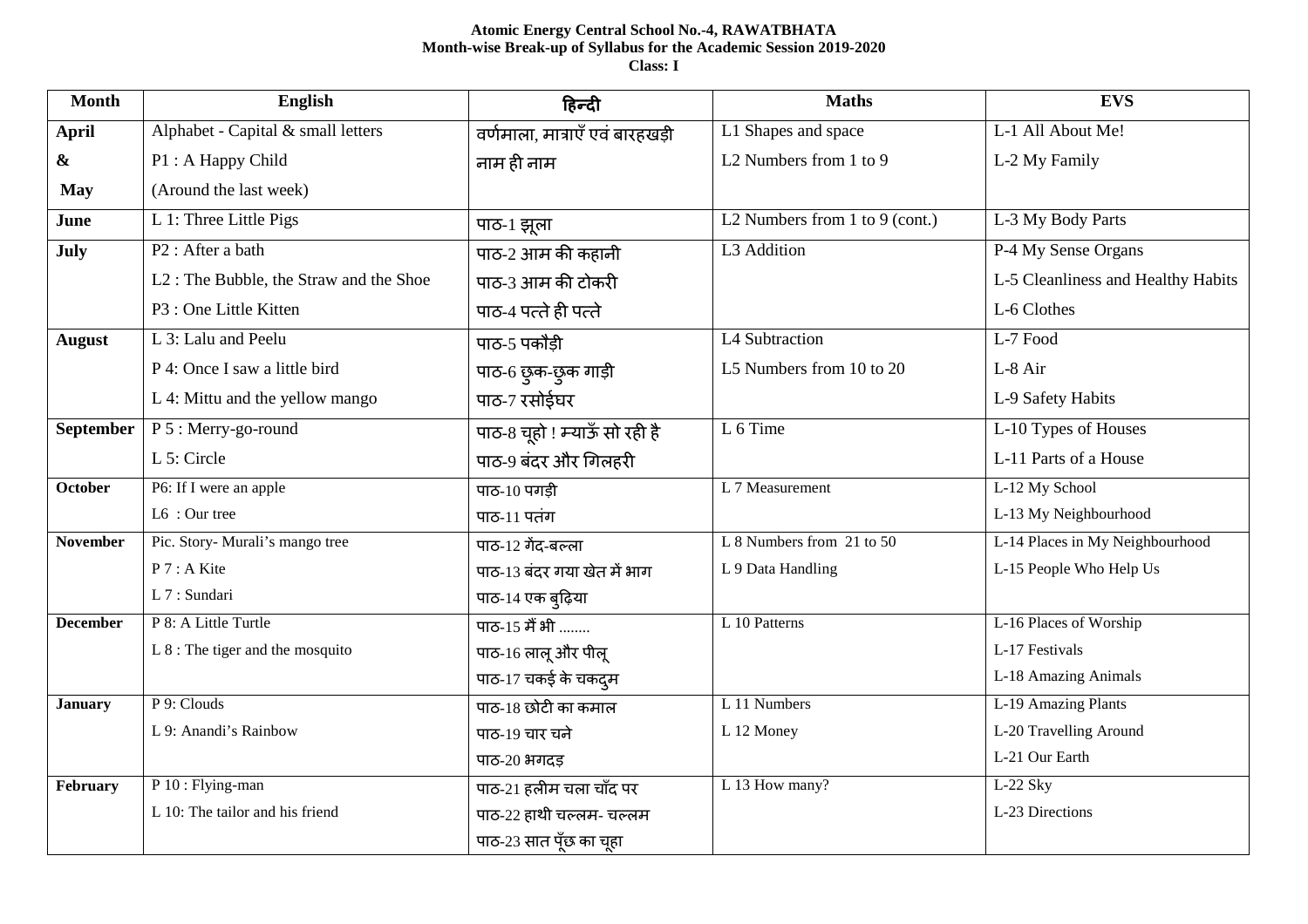# **Atomic Energy Central School No.-4, RAWATBHATA Month-wise Break-up of Syllabus for the Academic Session 2019-2020 Class: II**

| <b>Month</b>      | <b>English</b>                         | हिन्दी                      | <b>Maths</b>                        | <b>EVS</b>                             |
|-------------------|----------------------------------------|-----------------------------|-------------------------------------|----------------------------------------|
| April             | P-1 First Day at School                | पाठ-1 ऊँट चला               | L1) What is Long, What is Round?    | L-1 Myself                             |
| $\boldsymbol{\&}$ | L-1 Haldi's Adventure                  |                             | L2) Counting in Groups              | L-2 My Body                            |
| <b>May</b>        |                                        | पाठ-2 भालू ने खेली फ़ुटबॉल  |                                     | L-3 Growing Up                         |
| June              | P-2 I am Lucky                         | पाठ-3 म्याऊँ-म्याऊँ !!      | L3) How much can you carry?         | L-4 Clothes I Wear                     |
| July              | $L-2$ I want                           | पाठ-4 अधिक बलवान कौन        | L3) How much can you carry? (cont.) | L-5The Food I Eat                      |
|                   | P-3 Smile                              | पाठ-5 दोस्त की मदद          | L4) Counting in Tens                | L-6 Air                                |
|                   | L-3 The Wind and the Sun               |                             |                                     | L-7 Water                              |
| <b>August</b>     | P-4 Rain                               | पाठ-5 दोस्त की मदद (cont.)  | L5) Patterns                        | L-8 Health and Good Habits             |
|                   | L-4 The Storm in the garden            |                             | L6) Footprints                      | L-9 Safety Habits                      |
|                   |                                        | पाठ-6 बहुत हुआ              |                                     | L-10 My Family and My Home             |
|                   |                                        |                             |                                     | L-11 Our Religious Festivals           |
| <b>September</b>  | P-5 Zoo Manners                        | पाठ-7 मेरी किताब            | L7) Jugs and Mugs                   | L-12 Our National Festivals            |
|                   | L-5 Funny Bunny                        |                             |                                     | L-13 My Home                           |
| <b>October</b>    | P-6 Mr. Nobody                         | पाठ-8 तितली और कली          | L8 Tens and Ones                    | L-14 Types of House                    |
|                   | L-6 Curlylocks and the three Bears     |                             |                                     | L-15 Services of Neighourhood          |
| <b>November</b>   | P-7 On my blackboard I can draw        | पाठ-9 बुलबुल                | L9 My Funday                        | L-16 Places of Worship                 |
|                   | L-7 Make it shorter                    | पाठ $-10$ मीठी सारंगी       | L10 Add Our Points                  | L-17 People Who Help Us                |
|                   |                                        |                             |                                     | L-18 My School                         |
| <b>December</b>   | P-8 I am the Music Man                 | पाठ-11 टेसू राजा बीच बाज़ार | L11 Lines and Lines                 | L-19 Animals Around Us                 |
|                   | L-8 The Mumbai Musicians               | पाठ-12 बस के नीचे बाघ       | L12 Give and Take                   | L-20 Plants Around Us                  |
|                   |                                        |                             |                                     | L-21 Means of Transportation           |
| <b>January</b>    | P-9 Granny granny Please comb my hair! | पाठ-13 सूरज जल्दी आना जी    | L13 The Longest Step                | L-22 Our Earth                         |
|                   | L-9 The Magic Porridge Pot             |                             | L 14 Birds Come, Birds Go           | L-23 The Sky                           |
|                   |                                        | पाठ-14 नटखट चूहा            |                                     | L-24 Seasons                           |
| February          | P-10 Strange Talk                      | पाठ $-15$ एक्की – दोक्की    | L15 How Many Ponytails?             | L-25 Sides and Directions<br>L-26 Time |
|                   | L-10 The Grasshopper and the Ant       |                             |                                     |                                        |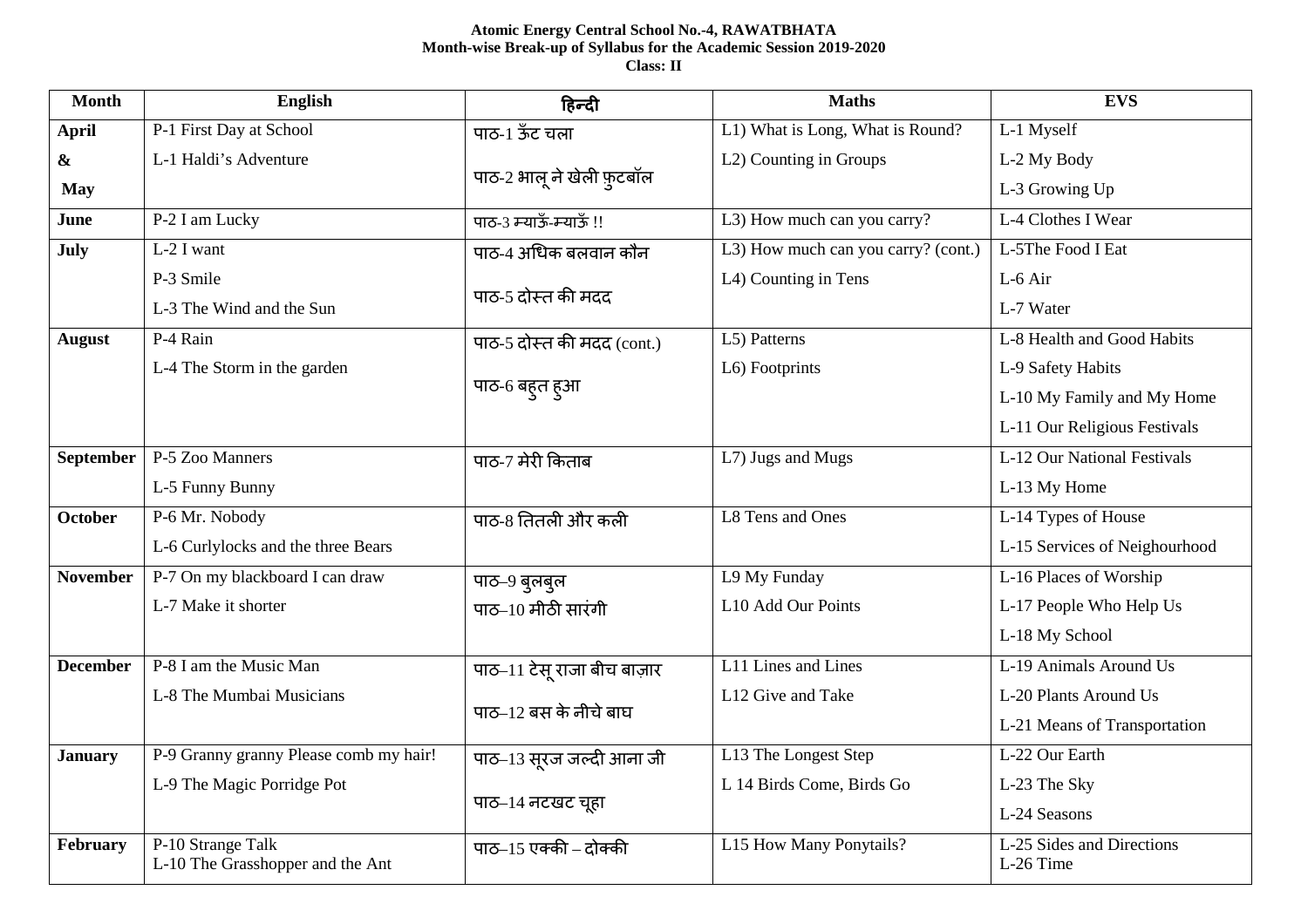# **Atomic Energy Central School No.-4, RAWATBHATA Month-wise Break-up of Syllabus for the Academic Session 2019-2020 Class: III**

| <b>Month</b>          | English                                                                           | हिन्दी                                                                                      | <b>Maths</b>                                                  | <b>EVS</b>                                                                                                |
|-----------------------|-----------------------------------------------------------------------------------|---------------------------------------------------------------------------------------------|---------------------------------------------------------------|-----------------------------------------------------------------------------------------------------------|
| April &<br><b>May</b> | P-1 GOOD MORNING<br><b>L-1 THE MAGIC GARDEN</b><br>P-2 BIRD TALK                  | L-1 कक्कू<br>L-2 शेखीबाज़ मक्खी<br>L-3 चाँद वाली अम्मा                                      | L-1 WHERE TO LOOK FROM?<br><b>L-2 FUN WITH NUMBERS</b>        | L-1 POONAM'S DAY OUT<br><b>L-2 THE PLANT FAIRY</b><br>L-3 WATER O' WATER !<br><b>L-4 OUR FIRST SCHOOL</b> |
| June                  | <b>L-2 NEENA AND THE BABY SPARROWS</b><br>P-3 LITTLE BY LITTLE (INTRODUCTION)     | L-3 चाँद वाली अम्मा (क्रमश:)<br>* सूरज और चाँद ऊपर क्यों गए                                 | <b>L-3 GIVE AND TAKE</b>                                      | <b>L-5 CHHOTU'S HOUSE</b>                                                                                 |
| July                  | P-3 LITTLE BY LITTLE (CONTD.)<br><b>L-3 THE ENORMOUS TURNIP</b><br>P-4 SEA SONG   | L-4 मन करता है<br>L-5 बहाद् <b>र</b> बित्तो                                                 | <b>L-4 LONG AND SHORT</b><br><b>L-5 SHAPES AND DESIGNS</b>    | <b>L-6 FOODS WE EAT</b><br>L-7 SAYING WITHOUT SPEAKING<br>L-8 FLYING HIGH                                 |
| <b>August</b>         | <b>L-4 A LITTLE FISH STORY</b><br>P-5 THE BALLOON MAN<br>L-5 THE YELLOW BUTTERFLY | —<br>* मूस की मज़दूरी<br>L-6 हमसे सब कहते<br>L-7 टिपटिपवा                                   | <b>L-6 FUN WITH GIVE AND TAKE</b><br><b>L-7 TIMES GOES ON</b> | L-9 IT'S RAINING<br><b>L-10 WHAT IS COOKING</b><br>L-11 FROM HERE TO THERE<br>L-12 WORK WE DO             |
| September             | (Revision)<br>(Hail Yearly Exam - Unit - 1 to 5)                                  | पुनरावर्तन कार्य<br>अर्धवार्षिक परीक्षा (पाठ - 1 से 7)                                      | (Revision)<br>(Hail Yearly Exam - L - 1 to 7)                 | (Revision)<br>(Hail Yearly Exam - L - 1 to 12)                                                            |
| <b>October</b>        | P-6 TRAINS<br><b>L-6 THE STORY OF THE ROAD</b>                                    | L-8 बंदर-बाँट<br>* अक्ल बडी या भैंस<br>L-9 कब आऊँ                                           | <b>L-8 WHO IS HEAVIER</b>                                     | <b>L-13 SHARING OUR FEELINGS</b><br>L-14 THE STORY OF FOOD                                                |
| <b>November</b>       | P-7 PUPPY AND I<br>L-7 LITTLE TIGER, BIG TIGER                                    | L-9 कब आऊँ (क्रमश:)<br>L-10 क्योंजीमल और कैसे कैसलिया<br>* सर्दी आई<br>L-11 मीरा बहन और बाघ | <b>L-9 HOW MANY TIMES</b><br><b>L-10 PLAY WITH PATTERNS</b>   | <b>L-15 MAKING POTS</b><br>L-16 GAMES WE PLAY<br>L-17 HERE COMES A LETTER                                 |
| <b>December</b>       | P-8 WHAT'S IN THE MAIL BOX<br><b>L-8 MY SILLY SISTER</b><br>P-9 DON'T TELL        | * कहानी की कहानी<br>L-12 जब मुझको साँप ने काटा                                              | <b>L-11 JUGS AND MUGS</b><br><b>L-12 CAN WE SHARE</b>         | <b>L-18 A HOUSE LIKE THIS</b><br><b>L-19 OUR FRIENDS-ANIMALS</b>                                          |
| <b>January</b>        | P-9 DON'T TELL (CONTD.)<br><b>L-9 HE IS MY BROTHER</b><br>P-10 HOW CREATURE MOVE  | * बच्चों के पत्र<br>L-13 मिर्च का मज़ा<br>L-14 सबसे अच्छा पेड़                              | L-12 CAN WE SHARE (CONTD.)<br><b>L-13 SMART CHARTS</b>        | <b>L-20 DROP BY DROP</b><br><b>L-21 FAMILIES CAN BE</b><br><b>DIFFERENT</b><br>L-22 LEFT - RIGHT          |
| February              | L-10 THE SHIP OF THE DESERT                                                       | * पत्तियों का चिड़ियाघर<br>* नाना-नानी के नाम                                               | <b>L-14 RUPEES AND PAISA</b>                                  | L-23 A BEAUTIFUL CLOTH<br><b>L-24 WEB OF LIFE</b>                                                         |
| <b>March</b>          | (Revision)<br>$(Annual Exam - Unit - 6 to 10)$                                    | पुनरावर्तन कार्य<br>वार्षिक परीक्षा (पाठ - 8 से 14)                                         | (Revision)<br>$(Annual Exam - L - 8 to 14)$                   | (Revision)<br>$(Annual Exam - L - 13 to 24)$                                                              |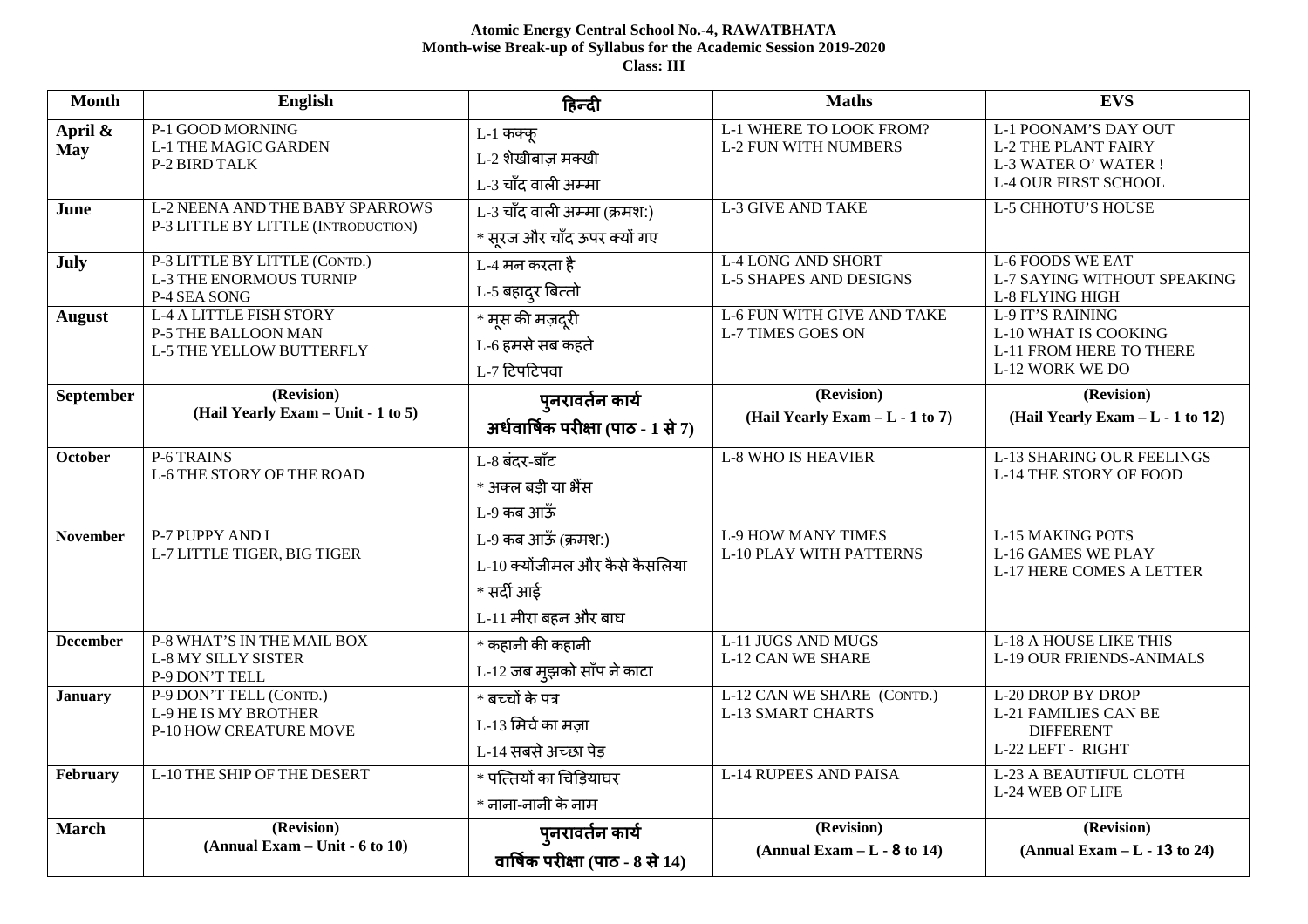# **Atomic Energy Central School No.-4, RAWATBHATA Month-wise Break-up of Syllabus for the Academic Session 2019-2020 Class: IV**

| <b>Month</b>          | <b>English</b>                                                                                | हिन्दी                                                                    | <b>Maths</b>                                                       | <b>EVS</b>                                                                                                                                   |
|-----------------------|-----------------------------------------------------------------------------------------------|---------------------------------------------------------------------------|--------------------------------------------------------------------|----------------------------------------------------------------------------------------------------------------------------------------------|
| April &<br><b>May</b> | P-1 WAKE UP<br>L-1 NEHA'S ALARM CLOCK<br>P-2 NOSES<br><b>L-2 THE LITTLE FIR TREE</b>          | L-1 मन के भोले-भाले बादल<br>L-2 जैसा सवाल वैसा जवाब<br>L-3 किरमिच की गेंद | <b>L-1 BUILDING WITH BRICKS</b><br><b>L-2 LONG AND SHORT</b>       | L-1 GOING TO SCHOOL<br><b>L-2 EAR TO EAR</b><br><b>L-3 A DAY WITH NANDU</b><br><b>L-4 THE STORY OF AMRITA</b>                                |
| June                  | L-2 THE LITTLE FIR TREE (Contd)                                                               | L-3 किरमिच की गेंद (क्रमश:)<br>* कोई लाके मुझे दे                         | L-3 A TRIP TO BHOPAL                                               | L-4 THE STORY OF AMRITA (Contd)<br><b>L-5 ANITA AND THE HONEYBEE</b>                                                                         |
| July                  | P-3 RUN<br><b>L-3 NASURDDIN'S AIM</b><br>P-4 WHY                                              | L-4 पापा जब बच्चे थे<br>* उलझन<br>* एक साथ तीन स्ख<br>L-5 दोस्त की पोशाक  | L-4 TICK-TICK-TICK<br><b>L-5 THE WAY THE WORLD</b><br><b>LOOKS</b> | <b>L-6 OMANA'S JOURNEY</b><br><b>L-7 FROM THE WINDOW</b><br><b>L-8 REACHING GRANDMOTHER'S</b><br><b>HOME</b><br><b>L-9 CHANGING FAMILIES</b> |
| <b>August</b>         | <b>L-4 ALICE IN WONDER LAND</b><br>P-5 DON'T BE AFRAID OF THE DARK<br><b>L-5 HELEN KELLER</b> | * नसीरूद्दीन का निशाना<br>L-6 नाव बनाओ, नाव बनाओ<br>L-7 दान का हिसाब      | <b>L-6 THE JUNK SELLER</b><br><b>L-7 JUGS AND MUGS</b>             | L-10 HU TU TU, HU TU TU<br><b>L-11 THE VALLEY OF FLOWERS</b><br><b>L-12 CHANGING TIMES</b><br><b>L-1 3A RIVER'S TALE</b>                     |
| September             | (Revision)<br>(Hail Yearly Exam - Unit - 1 to 5)                                              | पुनरावर्तन कार्य<br>अर्धवार्षिक परीक्षा (पाठ - 1 से 7)                    | (Revision)<br>(Hail Yearly Exam - L - 1 to 7)                      | (Revision)<br>(Hail Yearly Exam - L - 1 to 13)                                                                                               |
| October               | P-6 THE DONKEY, I HAD A LITTLE<br><b>PONY</b><br><b>L-6 MILKMAN'S COW</b>                     | L-8 कौन?                                                                  | <b>L-8 CARTS AND WHEELS</b>                                        | L-14 BASAVA'S FARM<br><b>L-15 FROM MARKET TO HOME</b>                                                                                        |
| <b>November</b>       | P-7 HIAWATHA<br>L-7 THE SCHOLAR'S MOTHER TONGUE<br><b>P-8 A WATERING RHYMES</b>               | L-9 स्वतन्त्रता की ओर<br>L-10 थप्प रोटी थप्प दाल<br>L-11 पढ़क्कू की सूझ   | <b>L-9 HALVES AND QUARTERS</b><br><b>L-10 PLAY WITH PATTERNS</b>   | L-16 A BUSY MONTH<br>L-17 NANDITA IN MUMBAI<br>L-18 TOO MUCH WATER,<br><b>TOO LITTLE WATER</b><br>L-19 ABDUL IN THE GARDEN                   |
| <b>December</b>       | <b>L-8 THE GIVING TREE</b><br>P-9 BOOKS                                                       | L-12 सुनीता की पहिया कुर्सी                                               | <b>L-11 TABLES AND SHARES</b><br>L-12 HOW HEAVY? HOW LIGHT?        | <b>L-20 EATING TOGETHER</b><br>L-21 FOOD AND FUN<br>L-22 THE WORLD IN MY HOME                                                                |
| <b>January</b>        | L-9 GOING TO BUY A BOOK<br>P-10 THE NAUGHTY BOY                                               | L-13 हुदहुद<br>L-14 मुफ़्त ही मुफ़्त                                      | <b>L-13 FIELDS AND FENCES</b>                                      | L-23 POCHAMPALLI<br><b>L-24 HOMES AND ABROAD</b><br><b>L-25 SPICY RIDDLES</b>                                                                |
| February              | L-10 PINOCCHIO                                                                                | * बजाओ खुद का बनाया बाजा<br>* आँधी                                        | <b>L-14 SMART CHARTS</b>                                           | <b>L-26 DEFENCE OFFICER WAHIDA</b><br>L-27 CHUSKIT GOES TO SCHOOL                                                                            |
| <b>March</b>          | (Revision)<br>$(Annual Exam - Unit - 6 to 10)$                                                | पुनरावर्तन कार्य<br>वार्षिक परीक्षा (पाठ - $8$ से $14$ )                  | (Revision)<br>$(Annual Exam - L - 8 to 14)$                        | (Revision)<br>$(Annual Exam - L - 14 to 27)$                                                                                                 |